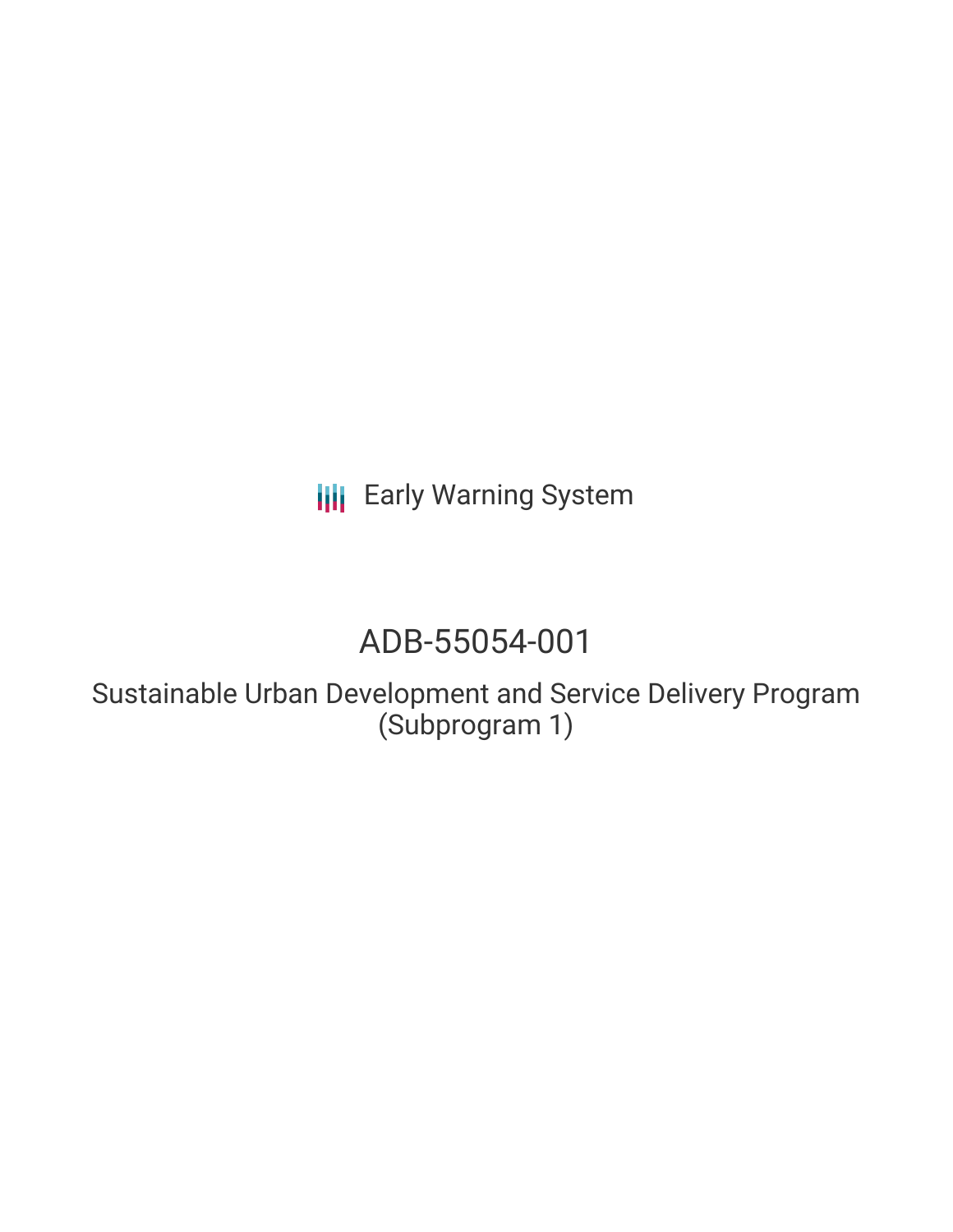

# **Quick Facts**

| <b>Countries</b>               | India                                                       |
|--------------------------------|-------------------------------------------------------------|
| <b>Financial Institutions</b>  | Asian Development Bank (ADB)                                |
| <b>Status</b>                  | Approved                                                    |
| <b>Bank Risk Rating</b>        | C                                                           |
| <b>Voting Date</b>             | 2021-12-09                                                  |
| <b>Borrower</b>                | Government of India                                         |
| <b>Sectors</b>                 | Infrastructure, Technical Cooperation, Water and Sanitation |
| <b>Investment Type(s)</b>      | Advisory Services, Loan                                     |
| <b>Investment Amount (USD)</b> | \$351.50 million                                            |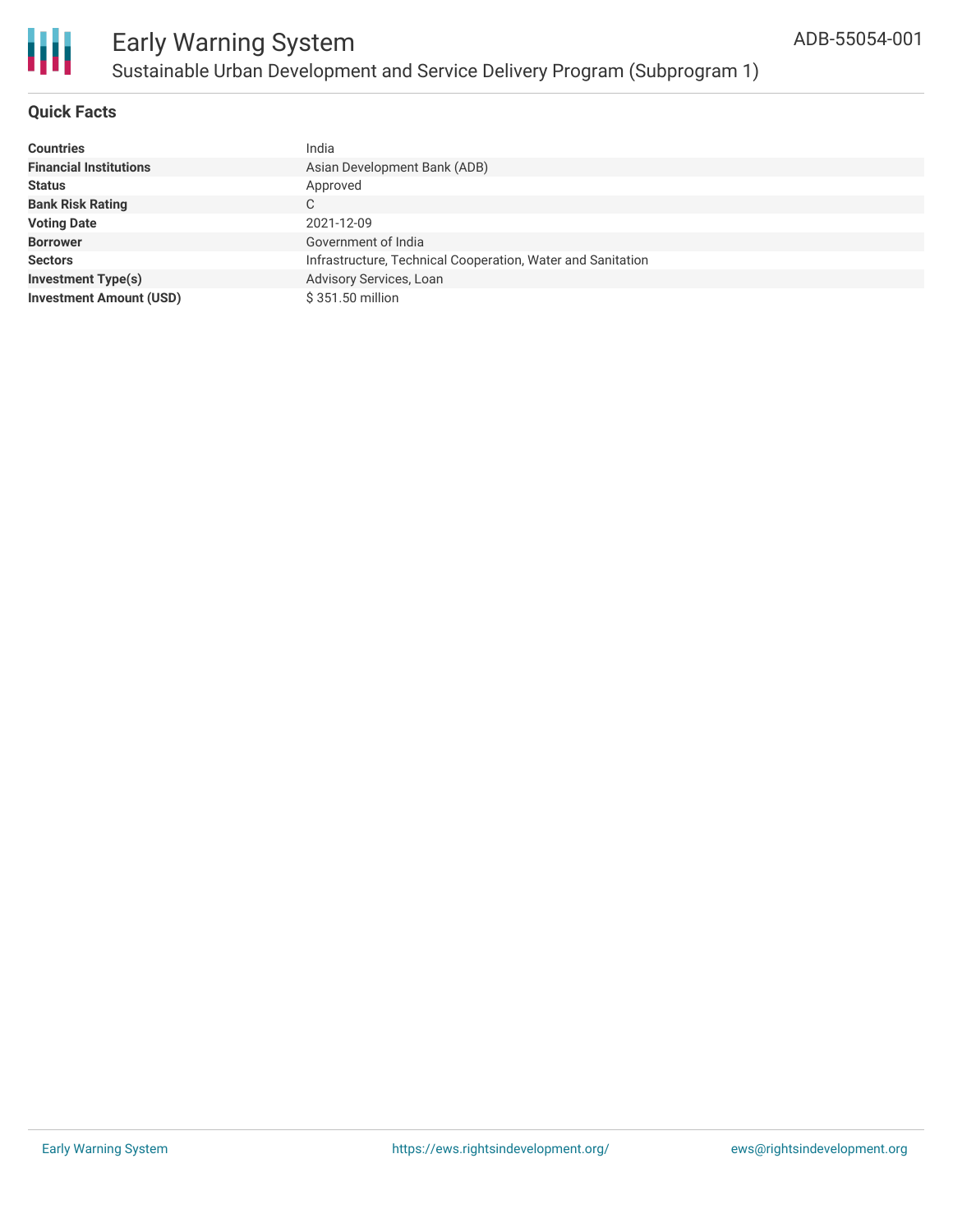

## **Project Description**

According to ADB documents, the proposed policy support aims for universal and equitable access to urban services, which is important in improving the quality of life of urban residents. The support would further facilitate transforming cities into economically vibrant and environmentally sustainable habitats attracting investments and opportunities for the people, setting in motion a virtuous cycle of growth and development in post-COVID-19 pandemic.

#### PROJECT RATIONALE AND LINKAGE TO COUNTRY/REGIONAL STRATEGY

The program design takes into consideration the government's vision and renewed strategy for the urban sector. The President of India's address to the Parliament (2021 budget session) emphasized a focus on delivering water, housing, and connectivity, followed up with the allocation of funds toward these priorities. The recommendations of India's 15th Finance Commission and the national flagship program of JJM-U (footnote 4) stress outcome-based funding and incentives as vital for focusing on the universal delivery of basic urban services (such as water, sanitation, housing, etc.). Also, routine fiscal devolution is conditional on local revenue improvements. This approach is also recommended by the Committee of Secretaries and the National Institution for Transforming India (NITI) Aayog.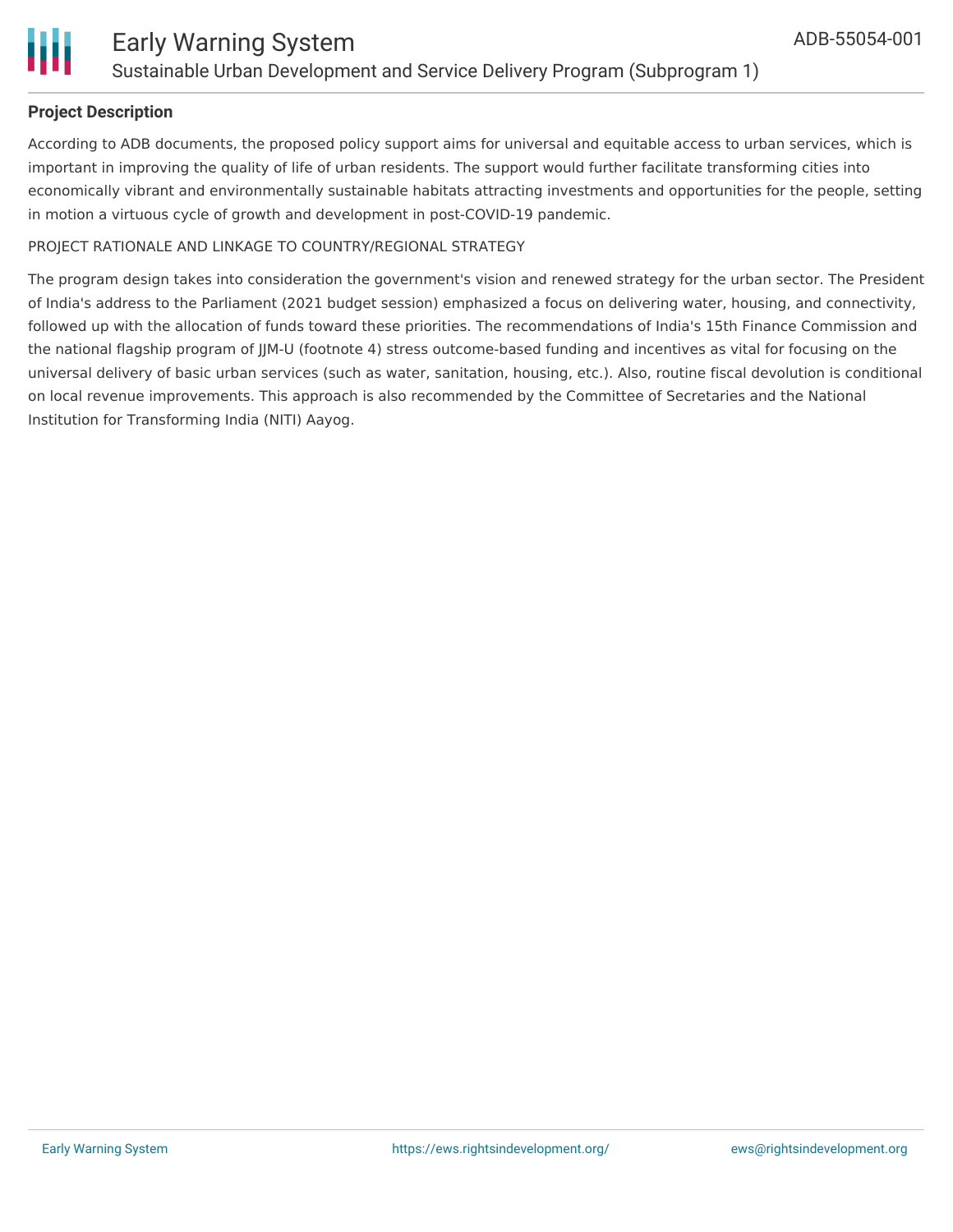

# Early Warning System Sustainable Urban Development and Service Delivery Program (Subprogram 1)

### **Investment Description**

Asian Development Bank (ADB)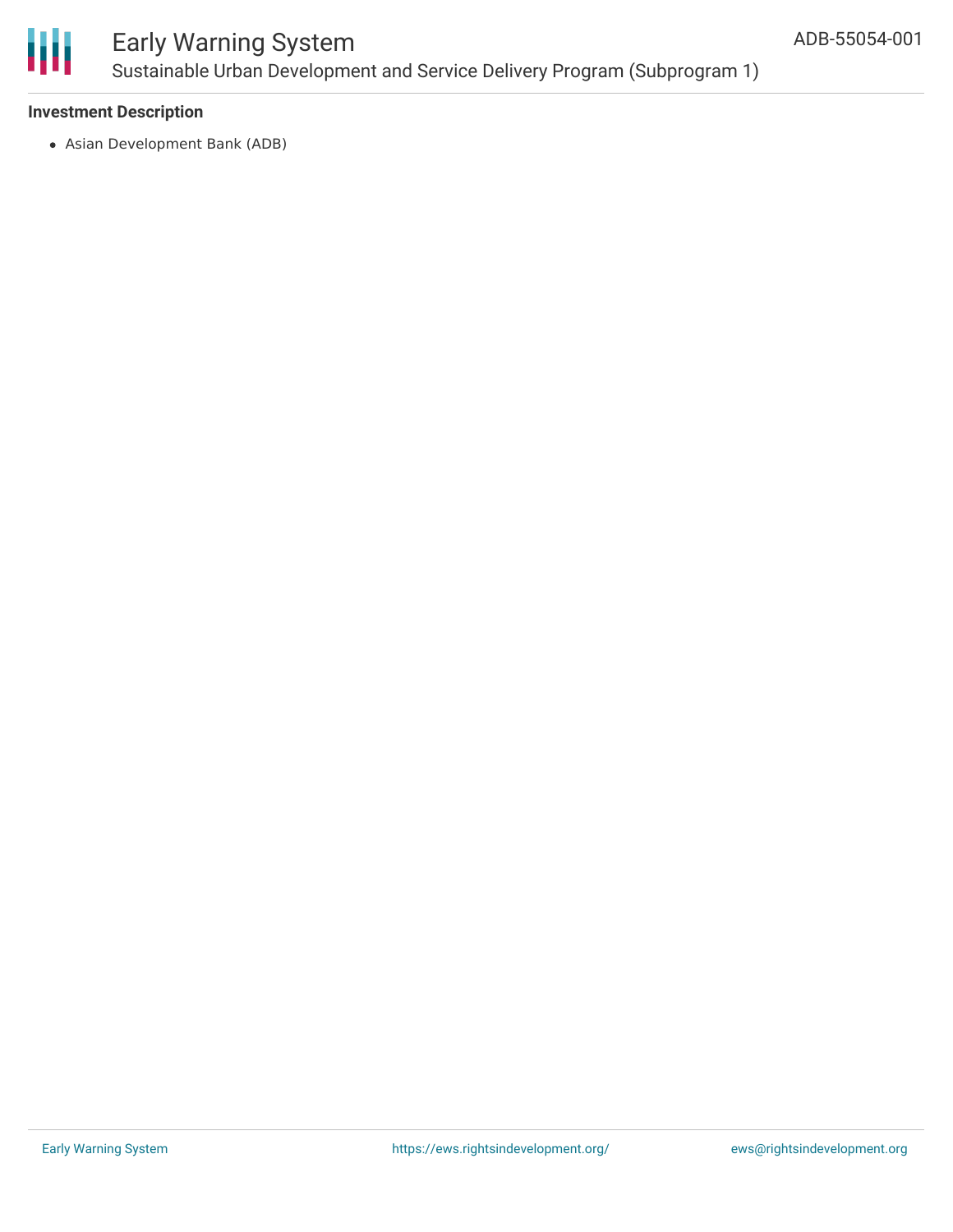

## **Contact Information**

| Responsible ADB Officer                          | Joshi, Sanjay Divakar                      |  |  |
|--------------------------------------------------|--------------------------------------------|--|--|
| Responsible ADB Department South Asia Department |                                            |  |  |
| Responsible ADB Division                         | Urban Development and Water Division, SARD |  |  |
|                                                  | Ministry of Housing and Urban Affairs      |  |  |
|                                                  | Nirman Bhawan, Maulana Azad Road           |  |  |
| <b>Executing Agencies</b>                        | New Delhi 110 011                          |  |  |
|                                                  | India                                      |  |  |

#### ACCESS TO INFORMATION

You can submit an information request for project information at: https://www.adb.org/forms/request-information-form

ADB has a two-stage appeals process for requesters who believe that ADB has denied their request for information in violation of its Access to Information Policy. You can learn more about filing an appeal at: https://www.adb.org/site/disclosure/appeals

#### ACCOUNTABILITY MECHANISM OF ADB

The Accountability Mechanism is an independent complaint mechanism and fact-finding body for people who believe they are likely to be, or have been, adversely affected by an Asian Development Bank-financed project. If you submit a complaint to the Accountability Mechanism, they may investigate to assess whether the Asian Development Bank is following its own policies and procedures for preventing harm to people or the environment. You can learn more about the Accountability Mechanism and how to file a complaint at: http://www.adb.org/site/accountability-mechanism/main.